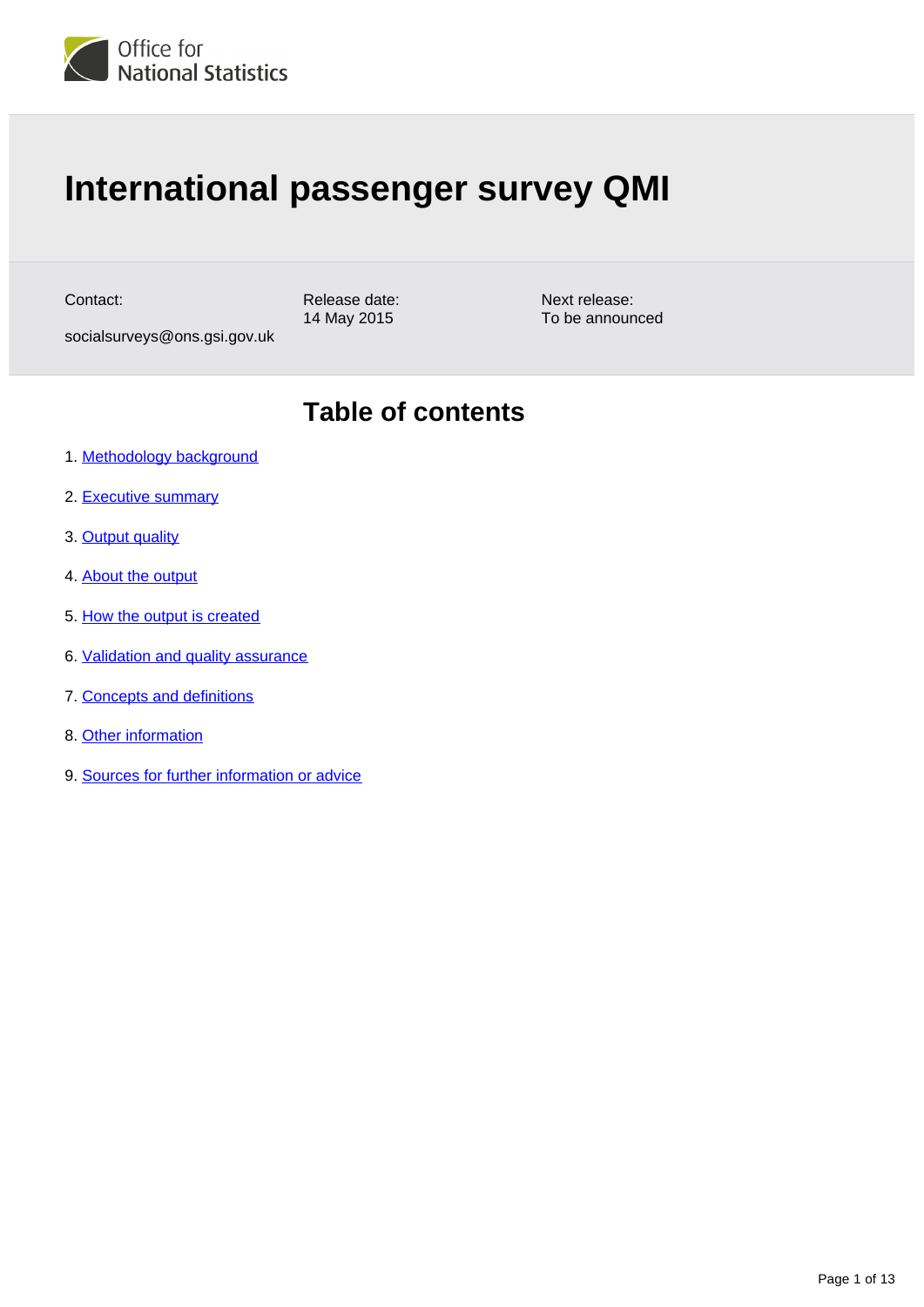# <span id="page-1-0"></span>**1 . Methodology background**

| <b>National Statistic</b> | $\mathcal{E}^{\mathcal{A}}$          |
|---------------------------|--------------------------------------|
| <b>Survey name</b>        | International Passenger Survey (IPS) |
| <b>Frequency</b>          | Monthly, quarterly and annually      |
| <b>How compiled</b>       | Sample based survey                  |
| Geographic coverage       | lluk                                 |
| Sample size               | 260,000                              |
| <b>Last revised</b>       | 14 May 2015                          |

# <span id="page-1-1"></span>**2 . Executive summary**

The [International Passenger Survey \(IPS\)](https://www.ons.gov.uk/surveys/informationforhouseholdsandindividuals/householdandindividualsurveys/internationalpassengersurveyips) is a continuous survey (conducted 362 days a year) at major ports of entry to, or exit from the UK.

The collected data are weighted and the results feed into the Travel Account of the Balance of Payments (BoP). The estimates provide information on international travel and tourism (that is, visits between the UK and abroad of less than 12 months) and on long- and short-term migrants, that can be used by the Office for National Statistics Centre for Demography (ONSCD) in the provision of migration and population estimates.

This report aims to provide users with information on the usability and fitness for purpose of overseas travel and tourism estimates only. Migration estimates are therefore not addressed here.

Published estimates are based on face-to-face interviews with a random sample of passengers as they enter or leave the UK by the principal air, sea and tunnel routes. All interviews are conducted on a voluntary basis. The target number of interviews is 260,000 per year although over 300,000 interviews (representing about 0.2% of travellers) have been conducted annually since 2009 due to a change in design. Actions have been taken to come down to pre-2009 levels. The IPS methodology and coverage can be found on the International Passenger [Survey methodology page](https://www.ons.gov.uk/peoplepopulationandcommunity/leisureandtourism/methodologies/internationalpassengersurveymethodology).

Estimates are published [monthly](https://www.ons.gov.uk/peoplepopulationandcommunity/leisureandtourism/bulletins/overseastravelandtourism/previousReleases), [quarterly](https://www.ons.gov.uk/peoplepopulationandcommunity/leisureandtourism/articles/overseastravelandtourismprovisionalresults/previousReleases) and [annually](https://www.ons.gov.uk/peoplepopulationandcommunity/leisureandtourism/articles/traveltrends/previousReleases) although a single quarter is the minimum period over which detailed analysis of the data can be made. Quarterly and annual datasets are available for public access at the [UK Data Service](http://discover.ukdataservice.ac.uk/series/?sn=2000025) (formerly the Economic and Social Data Service). Monthly and quarterly estimates are subject to revision and the final estimates are published in spring in the annual Travel trends publication. Further information about the IPS revisions policy can be found in the "Other information" section of this report.

Improvements to the survey may have introduced discontinuity in the estimates. For example, in 2009 a revised design relating to sampling, weighting and imputation methodology was introduced, which required a change in the way data are processed. This resulted in some discontinuity with a downward impact of approximately 2% in visits to the UK and 3% in visits overseas. Further details are available in [Travel trends.](https://www.ons.gov.uk/peoplepopulationandcommunity/leisureandtourism/articles/traveltrends/previousReleases)

This report contains the following sections: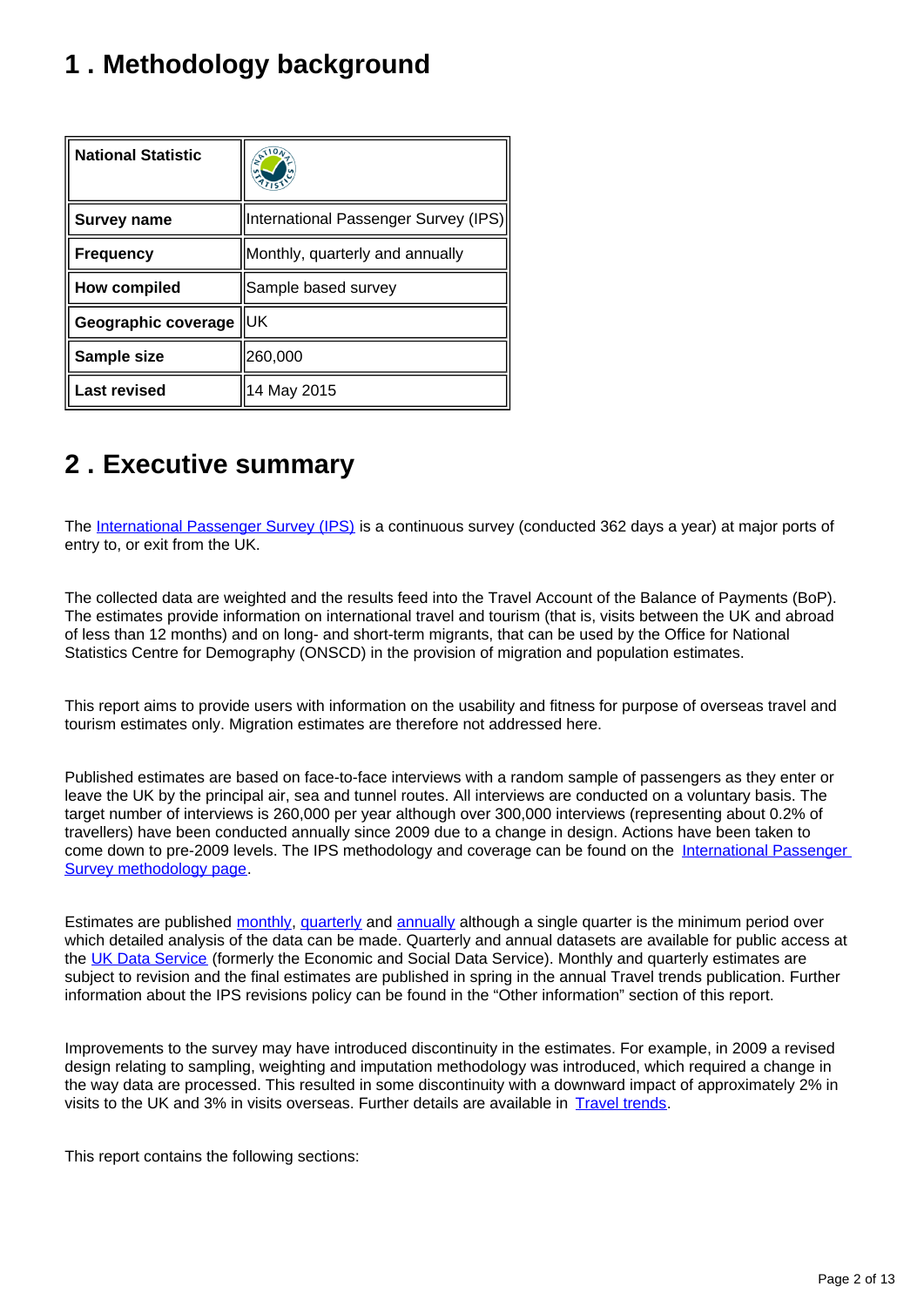- Output quality
- About the output
- How the output is created
- Validation and quality assurance
- Concepts and definitions
- Other information, relating to quality trade-offs and user needs
- Sources for further information or advice

# <span id="page-2-0"></span>**3 . Output quality**

This report provides a range of information that describes the quality of the output and details any points that should be noted when using the output.

We have developed [Guidelines for Measuring Statistical Quality;](http://webarchive.nationalarchives.gov.uk/20160105160709/http:/www.ons.gov.uk/ons/guide-method/method-quality/quality/guidelines-for-measuring-statistical-quality/index.html) these are based upon the five European Statistical System (ESS) Quality Dimensions. This report addresses these quality dimensions and other important quality characteristics, which are:

- relevance
- timeliness and punctuality
- coherence and comparability
- accuracy
- output quality trade-offs
- assessment of user needs and perceptions
- accessibility and clarity

More information is provided about these quality dimensions in the sections that follow.

# <span id="page-2-1"></span>**4 . About the output**

#### **Relevance**

(The degree to which the statistical outputs meet users' needs.)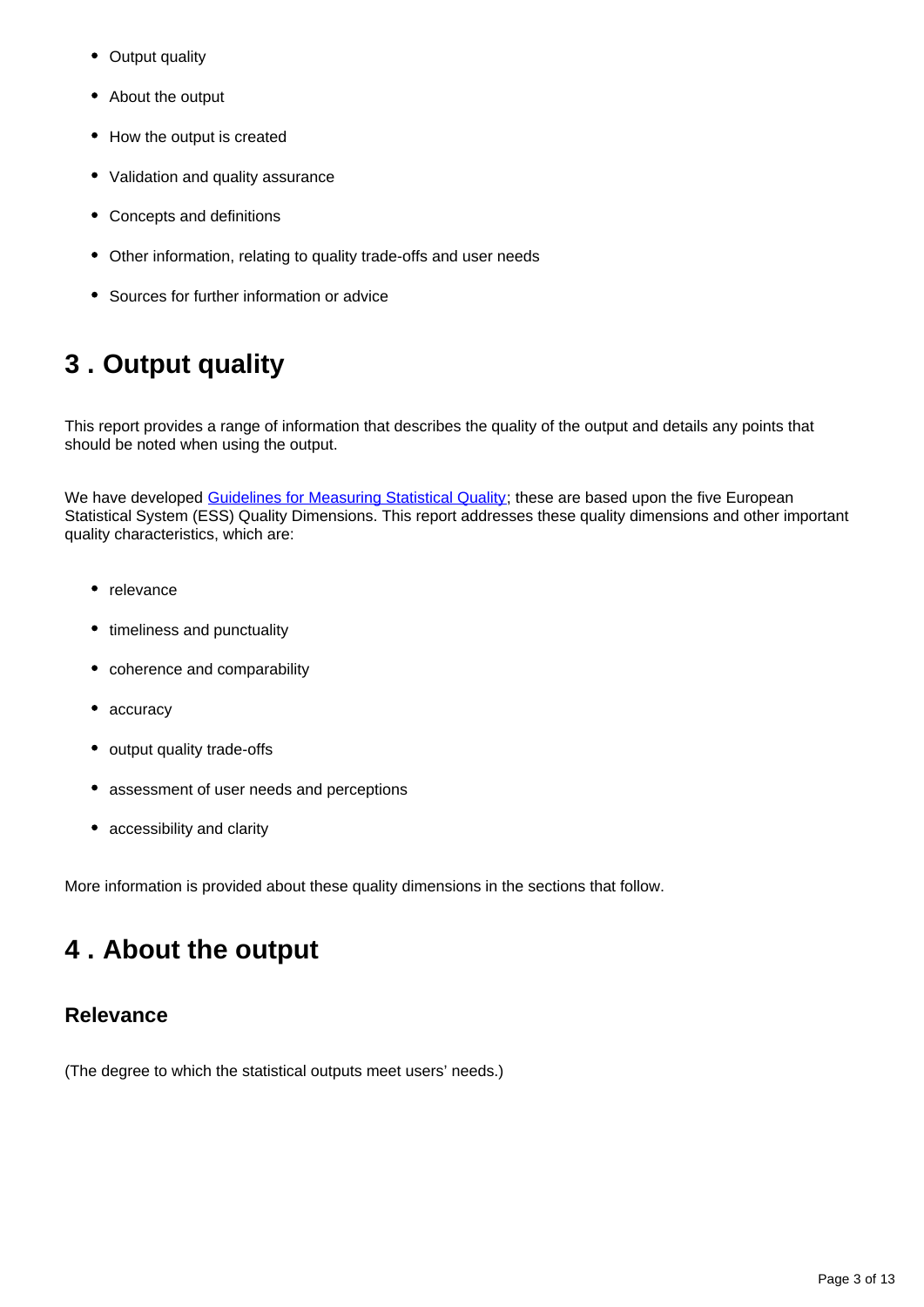#### **Primary purposes**

The primary purposes of the International Passenger Survey (IPS) are to collect data that will feed into the Balance of Payments (BoP) Travel Account, to provide information on international travel and tourism, and to provide information on long- and short-term migrants that can be used by the Office for National Statistics Centre for Demography (ONSCD) in the provision of migration and population estimates.

### **Strengths and limitations**

#### **Strengths**

A major strength of the IPS is that it is the main source of information in the UK on international travel and tourism and associated earnings and expenditure. It has been running since 1961 so provides a comprehensive time series of travel and tourism, which can be useful for identifying long-term trends and patterns or undertaking time series analysis and forecasting. In addition, interviewing at the principal air, sea and tunnel routes and the use of a dedicated field force gives the survey some uniqueness.

#### **Limitations**

IPS survey data is subject to both sampling and non-sampling errors. About 95% of passengers entering and leaving the UK have a chance of being sampled in the survey. The remainder are either passengers travelling at night, when interviewing is suspended, or on those routes too small in volume or too expensive to be covered. Furthermore, the number of survey interviews on particular routes or for some main reason for visit such as playing sports and getting married, are sometimes small and consequently attract higher sampling errors. This also applies to visits to or from countries with low visit numbers.

#### **Users and uses**

The survey is sponsored by the following government departments:

- Office for National Statistics (ONS)
- the Department for Digital, Culture, Media and Sport (DCMS)
- the Department for Transport (DfT)
- the Scottish Government
- HM Revenue and Customs and
- the Department for Business, Energy and Industrial Strategy (BEIS)

Additional sponsorship for the survey comes from VisitBritain, VisitScotland and VisitWales, the organisations responsible for marketing tourism in Great Britain, Scotland and Wales respectively.

These data are also required by the Home Office, Bank of England, including the Monetary Policy Committee, Her Majesty's Treasury (HMT) and the Office for Budget Responsibility (OBS).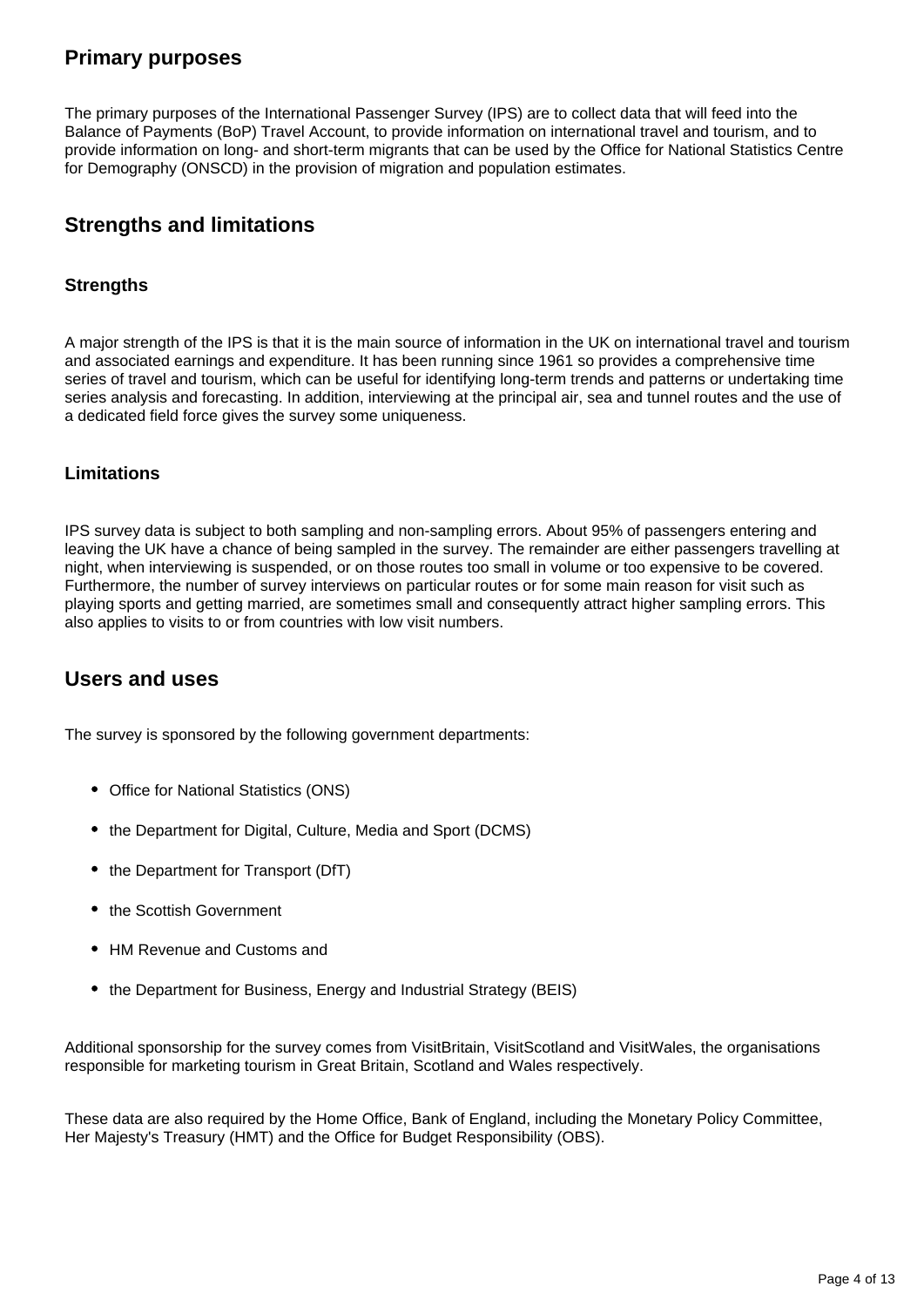The Civil Aviation Authority (CAA), British Airways, EuroStar and travel and tourism operators are amongst our regular users. Others include academics, students, researchers, consultants, the media, business organisations and the general public.

Estimates from the survey meet user needs by providing figures used for the travel account of the UK Balance of Payments, international migration statistics and for planning, monitoring, bench-marking, analysis and informing decisions on travel and tourism policy.

At the international level, European Commission (EC) or European Union (EU) regulations dictate that we provide Tourism Statistics ([EC Regulation 692/2011](http://eur-lex.europa.eu/LexUriServ/LexUriServ.do?uri=OJ:L:2011:192:0017:0032:EN:PDF)) and collect and report the value of UK travel services and provide international migration statistics ([EU Regulation 862/2007\)](http://eur-lex.europa.eu/LexUriServ/LexUriServ.do?uri=OJ:L:2007:199:0023:0029:EN:PDF). The IPS therefore fulfils a statutory requirement by providing this unique set of data.

User engagement is undertaken to identify gaps between main user needs (see the "Assessment of user needs and perceptions" section, which is located within the "Other information" heading).

#### **Timeliness and punctuality**

(Timeliness refers to the lapse of time between publication and the period to which the data refer. Punctuality refers to the gap between planned and actual publication dates.)

For the IPS, the lapse of time between the end of the reference period and the Overseas travel and tourism publication date varies dependent upon the publication, described as follows:

- a monthly [statistical bulletin](https://www.ons.gov.uk/peoplepopulationandcommunity/leisureandtourism/bulletins/overseastravelandtourism/previousReleases) containing provisional estimates of visits and expenditure on a monthly basis is published approximately 6 weeks after the end of the reporting month
- a quarterly **[Overseas travel and tourism publication](https://www.ons.gov.uk/peoplepopulationandcommunity/leisureandtourism/articles/overseastravelandtourismprovisionalresults/previousReleases)** containing more accurate and detailed estimates relating to the latest quarter, is published approximately 3 and a half months after the end of the reporting period
- an annual publication, **Travel trends** is published approximately 4 months after the end of the year
- [Travelpac,](https://www.ons.gov.uk/peoplepopulationandcommunity/leisureandtourism/datasets/travelpac) an aggregated dataset for users to access, including a Travelpac manual, are released on the web simultaneously with the quarterly Overseas travel and tourism and Travel trends publications

IPS has consistently met the target publication deadlines. In the unlikely event of a change to the release schedule, an announcement will be made at least 2 weeks in advance, as set out in the Code of Practice for **[Official Statistics](http://www.statisticsauthority.gov.uk/assessment/code-of-practice/index.html)** 

For more details on related releases, the **[GOV.UK Release Calendar](https://www.gov.uk/government/statistics/announcements)** provides 12 months advance notice of release dates. If there are any changes to the pre-announced release schedule, public attention will be drawn to the change and the reasons for the change will be explained fully at the same time, as set out in the Code of **[Practice for Official Statistics](http://www.statisticsauthority.gov.uk/assessment/code-of-practice/index.html).** 

# <span id="page-4-0"></span>**5 . How the output is created**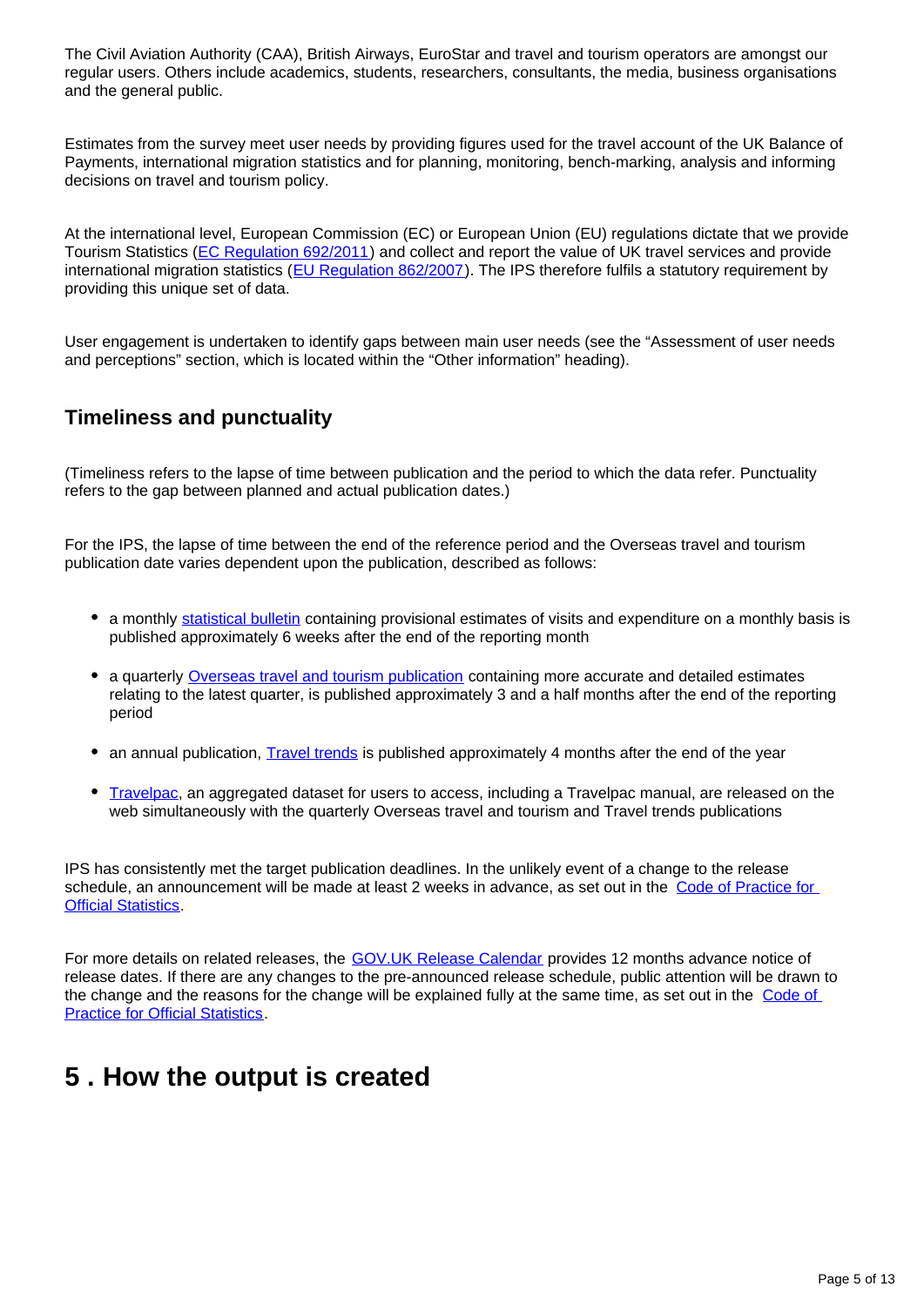#### **Questionnaire content and development**

The International Passenger Survey (IPS), by necessity, employs a short interview of just a few minutes because of the nature of the travelling public. This structure means that it is vital to have questions that are easily understood and can be asked and answered quickly. A sub-set of questions is retained each year while some questions are revised. Whenever revisions of more than minimal complexity are required, a questionnaire pilot is conducted at a sub-set of ports and routes chosen according to the nature of the revisions.

## **Overview of the survey design**

The IPS is based on face-to-face interviews with a sample of passengers travelling via the principal airports, sea routes and the Channel Tunnel. Travellers passing through passport control as they enter or leave the UK are selected for interview. All interviews are voluntary and confidential. The overall response rate for the survey is approximately 80%, with annual percentages published in **Travel trends**.

Some questions on the survey are asked of all of the passengers interviewed, while others are restricted to specific sub-groups. Information on the spending and length of stay of UK residents abroad and overseas residents in the UK is collected only at the end of the visit. This is because actual spending and length of stay are required and these may differ from the respondents' intentions when they start their visit.

The IPS sample is stratified to ensure it is representative by mode of travel, port or route and time of day. The frequency of sampling within each stratum is varied according to the variability of tourist expenditure, the volume of migrants and the cost of interviewing. More information about the [IPS](http://webarchive.nationalarchives.gov.uk/20160105160709/http:/www.ons.gov.uk/ons/guide-method/method-quality/specific/travel-and-transport-methodology/international-passenger-survey-methodology/ips-user-guide-volume-1--background---methodology.pdf) survey design can be found in the IPS [Overseas Travel and Tourism User Guide \(Volume 1\): Background and Methodology](http://webarchive.nationalarchives.gov.uk/20160105160709/http:/www.ons.gov.uk/ons/guide-method/method-quality/specific/travel-and-transport-methodology/international-passenger-survey-methodology/ips-user-guide-volume-1--background---methodology.pdf) .

## **Sampling**

The IPS uses a multi-stage sample design. The sampling for air, sea and tunnel travel is carried out separately, although the underlying principle for each mode of travel is broadly similar. In the absence of a sampling frame of travellers, time periods (or sea or shuttle crossings) at selected ports and routes are chosen at the first stage and travellers are then systematically selected at fixed intervals from a random start within these interviewing shifts or crossings at the second stage.

Each sampled passenger is asked questions to check whether he or she is planning to migrate and if this is the intent, the respondent is asked follow-up questions. A sub-sample of contacts is then asked the full set of travel and tourism questions. The sampling scheme for each individual mode of travel is published in [Travel trends](https://www.ons.gov.uk/peoplepopulationandcommunity/leisureandtourism/articles/traveltrends/previousReleases).

# **Exclusions**

The following visit information, obtained from other sources, is not included in the survey design but is taken into account when processing:

- visits across the Irish land border
- cruises taken by UK residents, originating and ending in the UK
- visits to and from the Isle of Man and Channel Islands

The following groups are, in general, excluded from overseas travel and tourism analyses: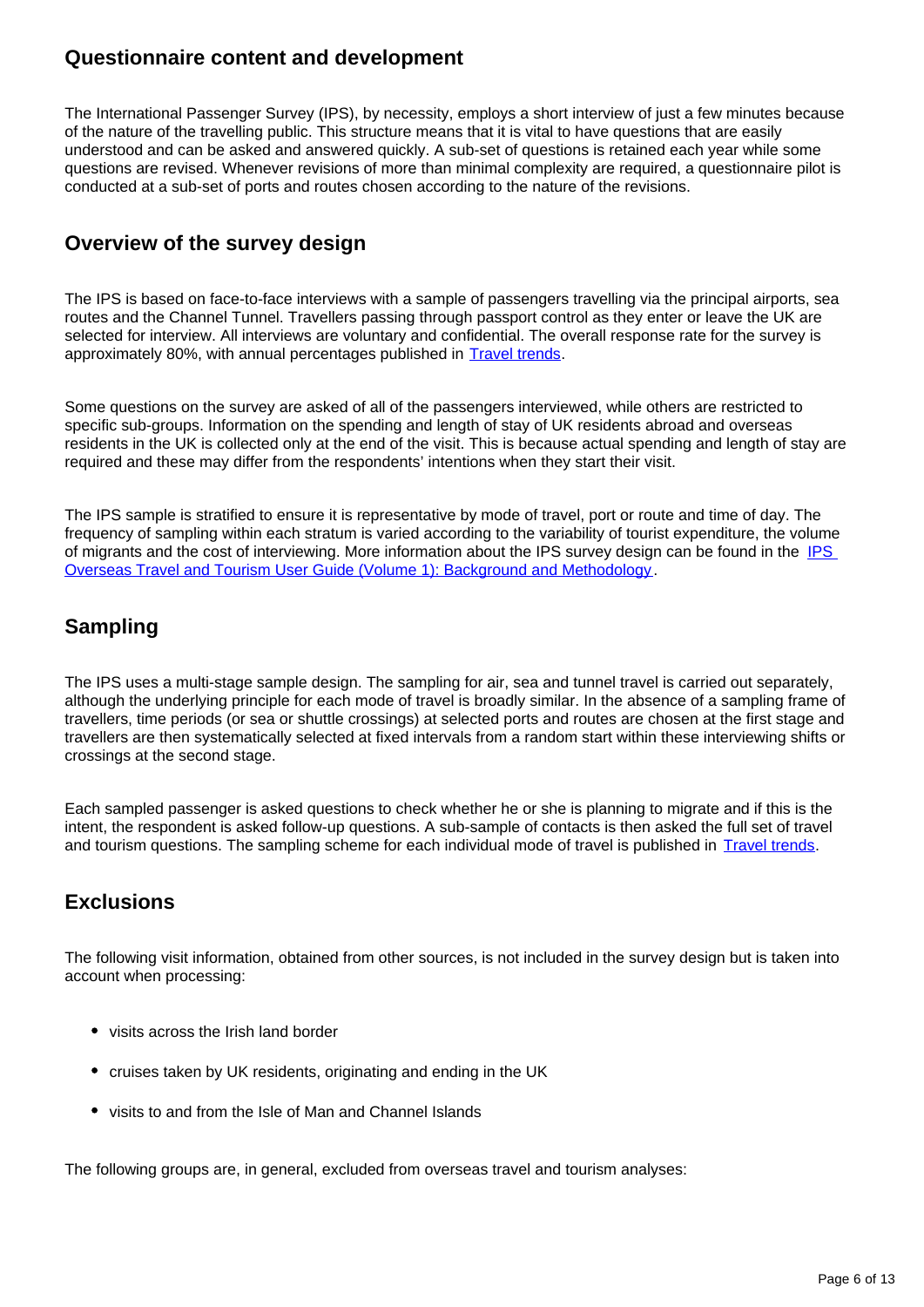- trippers who cross the Channel, North or Irish Sea but do not alight from the vessel
- migrants and persons travelling to take up prearranged employment, together with military or diplomatic personnel, merchant seamen and airline personnel on duty
- overseas residents passing through the UK en route to other destinations, but who do not stay overnight (often known as transit passengers); however, any spending by transit passengers while in the UK is included in the spending figures

## **Data validation methods**

Numerous checks are built into the Computer Assisted Data Input (CADI) program, which acts as the first form of data validation and thus reduces the number of errors.

On return of survey data to the office, a comprehensive suite of edits and validation checks are carried out to clarify (and correct where necessary) any outstanding issues with the data. These include:

- checking zero spend, for example, from the completed questionnaire
- checking high spend to ensure this has been correctly coded
- coding towns, countries, airlines, not included on the interviewers' coding frames
- missing information to determine whether anything was written on the paper questionnaire that would enable the information to be input
- internal inconsistencies that have been identified, or flagged by the interviewer

#### **Response outcome categories**

There are three response outcomes (complete, partial and minimum) and non-response:

- complete interview all the questions applicable to the contact are answered
- partial interview core questions are answered but responses to other questions are imputed
- minimum interview insufficient information is obtained but valid answers have been provided for nationality and residency to include in the data
- non-response can take two forms:
	- non-response where an interviewer attempts to make contact with the respondent, but an interview is not achieved: this includes non-contacts (for example, where the respondent was not able to be approached by the interviewer because they were speaking on a mobile phone, or for onboard ferry collection eating in a restaurant); refusals; and ineligibles (including on duty military or embassy personnel, merchant navy personnel, airline crew or unaccompanied school children) – in ideal circumstances, only those who are eligible for interview would be counted, but at some ports conditions are such that, inevitably, some people who are not eligible for interview are included in the count
	- non-response due to no interviewer being available to contact the next identified respondent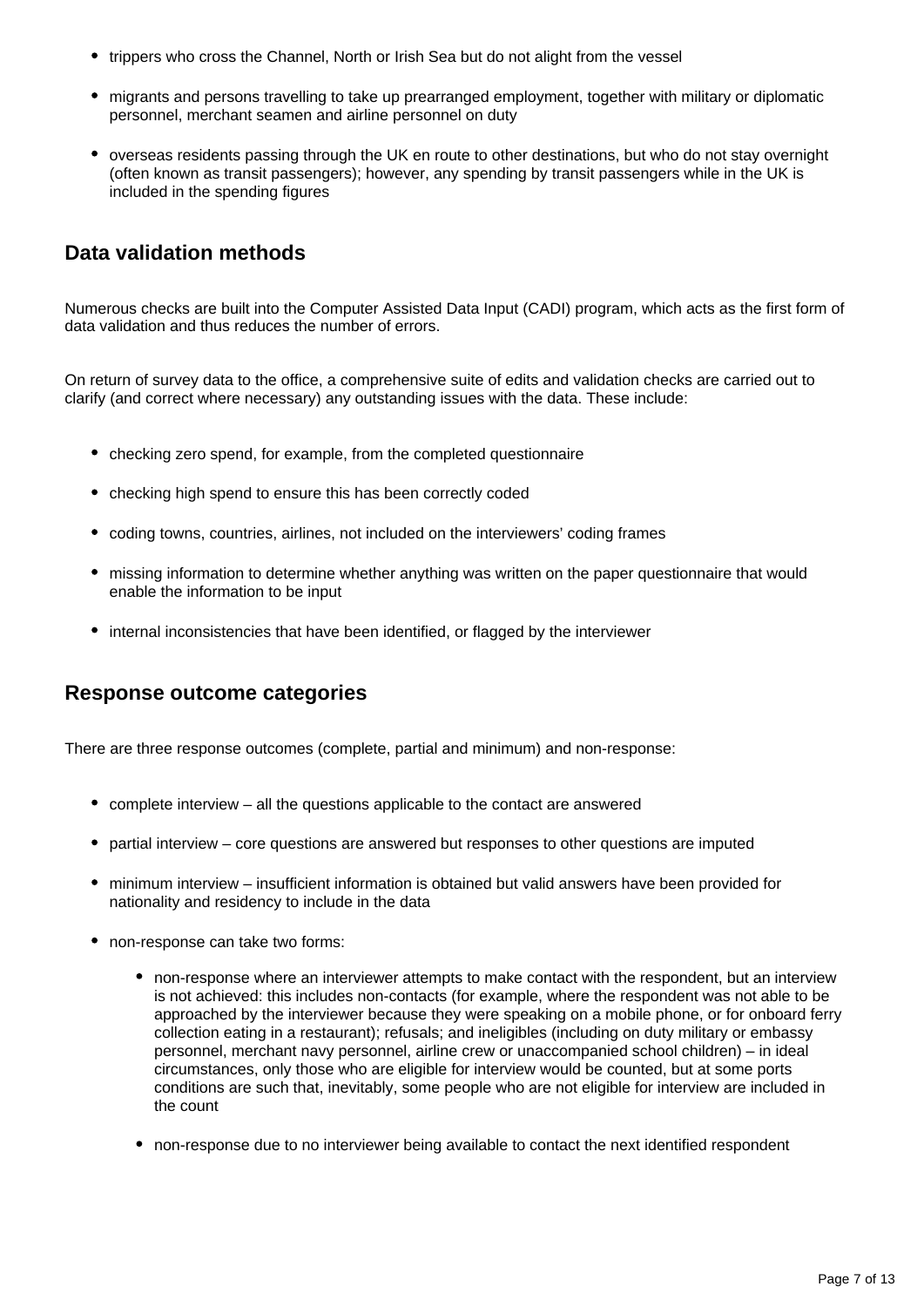### **Outliers**

Expenditure outliers for main expenditure components are identified based on the data distribution and the number of people in the expenditure group. These outliers are removed and the amounts imputed using a meanvalue class imputation. The outlier methodology is currently being reviewed.

## **Imputation**

Where the responses for the main items of interest are missing, the values are imputed on a topic by topic basis where the method is broadly similar for each topic. The IPS implements a mean-value within class imputation procedure as detailed in [IPS methodology.](https://www.ons.gov.uk/peoplepopulationandcommunity/leisureandtourism/methodologies/internationalpassengersurveymethodology)

# **Weighting**

Once responses have been collected, the survey data are weighted to produce estimates. The method involves uplifting the data at each port to match the actual number of international passengers passing through that port within the reporting period. Passenger traffic statistics are provided by CAA, British Airports Authority (BAA) plc, DfT, EuroStar, Eurotunnel and a number of airports. IPS weighting incorporates a number of stages to address different data accuracy requirements. The weighting process is published at [IPS methodology](https://www.ons.gov.uk/peoplepopulationandcommunity/leisureandtourism/methodologies/internationalpassengersurveymethodology).

## **Additional sources of data**

The weighting referred to is conducted based on the routes sampled on the IPS. Unfortunately, as the IPS does not cover all passenger routes, additional figures have to be obtained from other sources and added to the totals derived from the IPS when producing estimates of overseas travel and tourism. These additions are:

- UK residents on cruises departing from or arriving at UK shores
- Channel Islands expenditure and receipts from tourism
- rail fares purchased by overseas visitors to the UK and UK visitors abroad before the start of their visit
- **•** estimates of travel across the land border in Ireland, provided by the Central Statistics Office.

### **Seasonal adjustment**

The number of travellers and their spending both have a clear seasonal pattern, with more visits and spending in the summer than in the winter. In addition, there are always additional peaks around other holiday periods such as Easter and half-term, which do not occur at exactly the same time each year, and therefore the peaks occur at different times of the year.

Statistical techniques are used by ONS with X-12-ARIMA software to produce seasonally adjusted figures. These figures show visits and spending with an estimate for the seasonal component removed. They allow more meaningful comparisons to be made between months and quarters of the year and help to illustrate underlying trends. More details on seasonal adjustment procedures can be obtained from the IPS branch of ONS via socialsurveys@ons.gsi.gov.uk.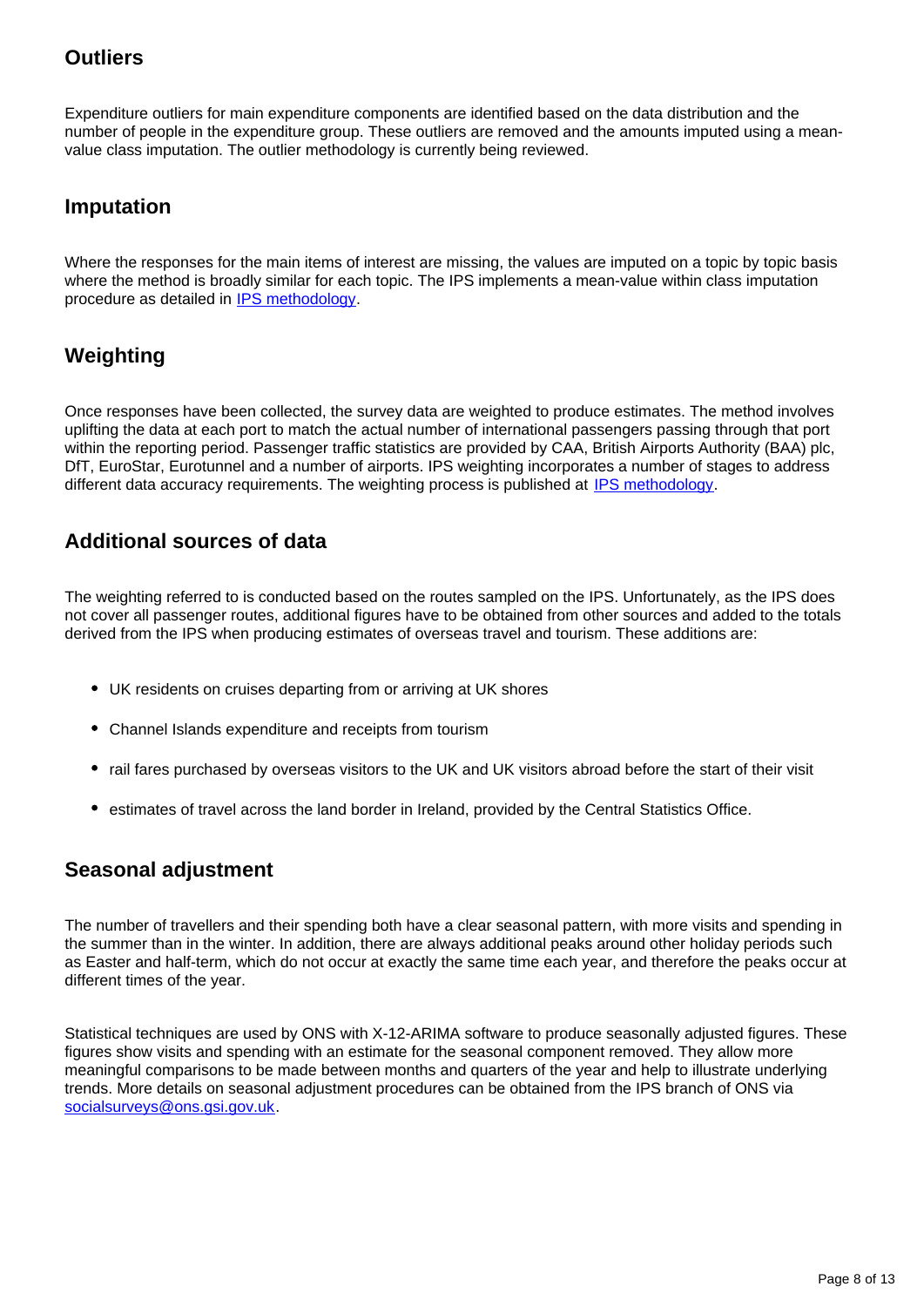## **Disclosure**

Statistical disclosure control methodology is also applied to IPS data. This ensures that information attributable to an individual is not disclosed in any publication. The [Code of Practice for Official Statistics](http://www.statisticsauthority.gov.uk/assessment/code-of-practice/index.html) sets out the principles for protecting data from being disclosed. Principle 5: confidentiality states that practices must "ensure that official statistics do not reveal the identity of an individual or organisation, or any private information relating to them". Details on ONS [statistical disclosure control methodology for social survey microdata](https://www.ons.gov.uk/methodology/methodologytopicsandstatisticalconcepts/disclosurecontrol/policyforsocialsurveymicrodata) are available.

Further information describing the IPS methodology can be found in [Travel trends](https://www.ons.gov.uk/peoplepopulationandcommunity/leisureandtourism/articles/traveltrends/previousReleases).

# <span id="page-8-0"></span>**6 . Validation and quality assurance**

# **Accuracy**

(The degree of closeness between an estimate and the true value.)

The total error in a survey estimate is the difference between the estimate derived from the sample and the true population value. It is made up of two types: non-sampling error and sampling error.

#### **Non-sampling error**

Within non-sampling error there is systematic and random error. Systematic error occurs when data are biased in a certain direction. Random error is the variation in sample data from the true values of the population that occurs by chance. Substantial efforts have been made to avoid errors, for example, through annual piloting of the survey, extensive and consistent interviewer training and by weighting the data collected for non-response.

### **Sampling error**

Sampling error (the difference between the estimates derived from the sample and the true population) arises because the variable estimates are based on a sample rather than a census of the population.

The IPS sample design is complex. The design incorporates both clustering (which typically increases sampling error) and stratification (which reduces it). Examples of clustering employed on IPS are the selection of only a subset of airports (although ports covering approximately 99% of international traffic to and from the UK are sampled) and all possible shifts (a shift being a time slot on a given day) due to economic factors making a complete coverage unrealistic. Shifts are stratified so that all days of the week are equally represented.

Standard errors are calculated for the main IPS variables as well as absolute and relative confidence intervals and design effects. These are published in **[Travel trends](https://www.ons.gov.uk/peoplepopulationandcommunity/leisureandtourism/articles/traveltrends/previousReleases)**.

Within the overseas travel and tourism sample, a higher percentage of people starting their visit than ending it has been noted. This is important because the overseas travel and tourism estimates are based on the number of completed visits (that is, are drawn from interviews with UK residents as they arrive in the UK and with overseas residents as they depart the UK). A weighting stage, known as the "imbalance weight, has been included in the weighting of travel and tourism data to reduce the difference in profile between the arrivals and departures samples. This imbalance weight is under review. An article outlining the *imbalance present* in the IPS travel and [tourism sample](http://webarchive.nationalarchives.gov.uk/20160105160709/http:/www.ons.gov.uk/ons/guide-method/method-quality/specific/travel-and-transport-methodology/international-passenger-survey-methodology/investigation-of-imbalance-in-the-ips-travel-and-tourism-sam) is available.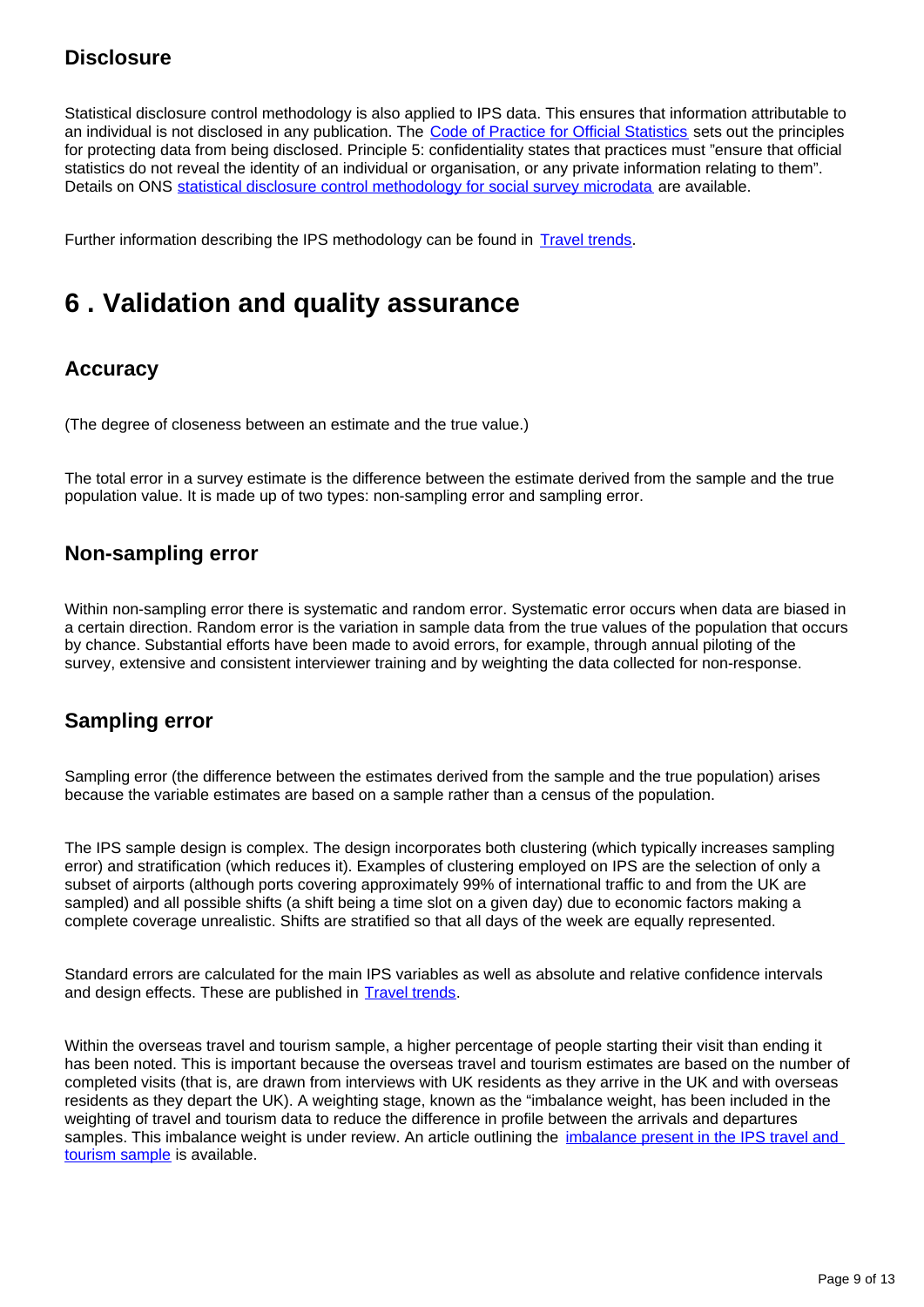In the event of a large error being detected with the data, the overview report and datasets will be revised in line with the [Code of Practice for Official Statistics](http://www.statisticsauthority.gov.uk/assessment/code-of-practice/index.html). More information on revisions can be found in [National Statistician'](http://www.statisticsauthority.gov.uk/national-statistician/ns-reports--reviews-and-guidance/national-statistician-s-guidance/index.html) [s Guidance: Presentation and Publication of Official Statistics.](http://www.statisticsauthority.gov.uk/national-statistician/ns-reports--reviews-and-guidance/national-statistician-s-guidance/index.html)

### **Coherence and comparability**

(Coherence is the degree to which data that are derived from different sources or methods, but refer to the same topic, are similar. Comparability is the degree to which data can be compared over time and domain, for example, geographic level.)

The IPS has been conducted annually since its inception in 1961 (then the Passenger Survey). Improvements have been conducted regularly throughout the lifetime of the survey, for example, expanding the number of ports and routes covered. There have been some instances when the changes to the survey have been more substantial than others and discontinuities may have been introduced, for example, in 1999 interviewing was extended to cover the major routes between Great Britain and the Irish Republic.

In 2009, the design on the IPS was changed following a Port Survey Review (PSR) undertaken in response to recommendations put forward by the [Inter-departmental Task Force on Migration Statistics](http://webarchive.nationalarchives.gov.uk/20160128184713/http:/www.ons.gov.uk/ons/guide-method/method-quality/imps/archive-material/archive-updates-and-reports/2006/index.html) published in December 2006. The revised design related to both the sample and the weighting methodology. Potential [discontinuities](http://webarchive.nationalarchives.gov.uk/20160128184713/http:/www.ons.gov.uk/ons/guide-method/method-quality/specific/travel-and-transport-methodology/international-passenger-survey-methodology/changes-in-the-international-passenger-survey-methodology-1-) are the subject of consideration and reporting. A fuller description of methodological changes can be found in Travel trends.

There are no other similar surveys that compare international tourism affecting the UK. The [CAA](http://www.caa.co.uk/) conducts a survey that collects some similar details at airports on departing passengers only. Estimates from other National Statistical Institutes, tourism agencies, DfT and travel and tourism operators such as Eurostar may differ as a result of the methodology used. For example, IPS data relate to the number of visits not the number of visitors.

# <span id="page-9-0"></span>**7 . Concepts and definitions**

(Concepts and definitions describe the legislation governing the output and a description of the classifications used in the output.)

As mentioned earlier, IPS estimates are based on the number of visits. This means those entering or leaving the UK more than once in the same period are counted on each visit. The count of visits relates to UK residents returning to this country and to overseas residents leaving it. Other main definitions and concepts are available in **[Travel trends.](https://www.ons.gov.uk/peoplepopulationandcommunity/leisureandtourism/articles/traveltrends/previousReleases)** 

# <span id="page-9-1"></span>**8 . Other information**

# **Output quality trade-offs**

(Trade-offs are the extent to which different dimensions of quality are balanced against each other.)

IPS interviews are conducted at various ports or sites. As a result of budgetary constraints a focus has been on assessing how data quality requirements can be met most efficiently. A sample optimisation review is therefore run every few years, and the purpose of this is to consider how to make the sample design more efficient in terms of quality of information collected relative to cost. The latest IPS sample review and optimisation was started in 2014.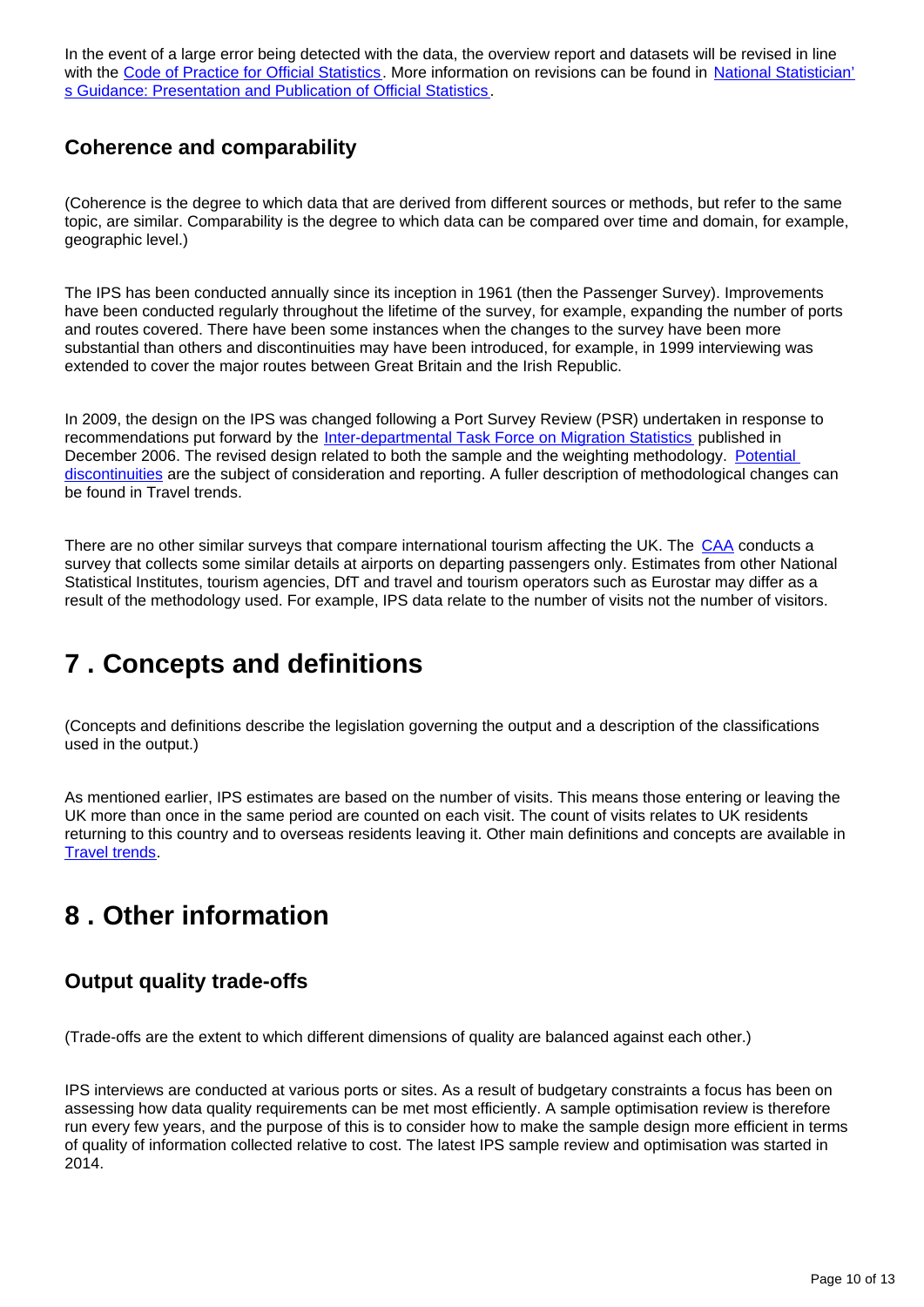The IPS publishes monthly, quarterly and annual estimates. However, figures for the most recent month are provisional and subject to revision in the light of more accurate data on passenger figures becoming available at the end of each quarter and additional passenger data obtained at the end of the year. This, however, does not impact on the timeliness of the outputs.

# **Revisions policy**

We ensure that published estimates are as accurate as possible. However, if significant changes are made to source data after publication, then estimates will be revised. We have a [clear revisions and corrections policy](https://www.ons.gov.uk/methodology/methodologytopicsandstatisticalconcepts/revisions/guidetostatisticalrevisions) on how revisions are handled across the organisation. The specific procedure for the IPS is outlined in the following section.

#### **Planned revisions**

Planned revisions arise from the receipt of updated passenger traffic data provided by the Civil Aviation Authority, Heathrow Airport Holdings Ltd (formerly British Airports Authority), Department for Transport, EuroStar, EuroTunnel and a number of airports. This information is used within the IPS weighting process and is updated at each stage of the IPS publication schedule.

These revisions to published IPS data can be expected at the following times in the Overseas travel and tourism publication schedule:

- monthly estimates for the current reference year will usually be revised and statistically benchmarked following the publication of the quarterly estimates within which that month falls
- monthly and quarterly estimates for the current reference year will be revised in the survey year's annual data release (Travel trends)
- monthly estimates for the full calendar year, will be statistically benchmarked as part of the annual data processing and the monthly estimates for the year will then be replaced in the monthly release with the benchmarked estimate following publication of the annual report (Travel trends)

An example:

- 1. provisional estimates for January 2012 were first published in March 2012, in the Overseas travel and tourism monthly bulletin
- 2. these estimates were then revised in the Overseas travel and tourism Quarter 1 (January to March) 2012 bulletin published in July 2012
- 3. the monthly estimates for Quarter 1 were then revised and statistically benchmarked in all future monthly bulletins; the revisions for Quarter 1 were first published in the monthly Overseas travel and tourism, May 2012 statistical bulletin
- 4. final estimates were published in Travel trends 2012 in April 2013
- 5. as part of the annual publication process the 2012 monthly estimates were statistically benchmarked and published in subsequent monthly Overseas travel and tourism bulletins (the first being Overseas travel and tourism, March 2013)

The size of the revisions provides one indication of the reliability of the indicators in the Overseas travel and tourism statistical bulletins. In addition spreadsheets giving revision triangles (real time databases) for quarterly estimates are published alongside the statistical bulletins.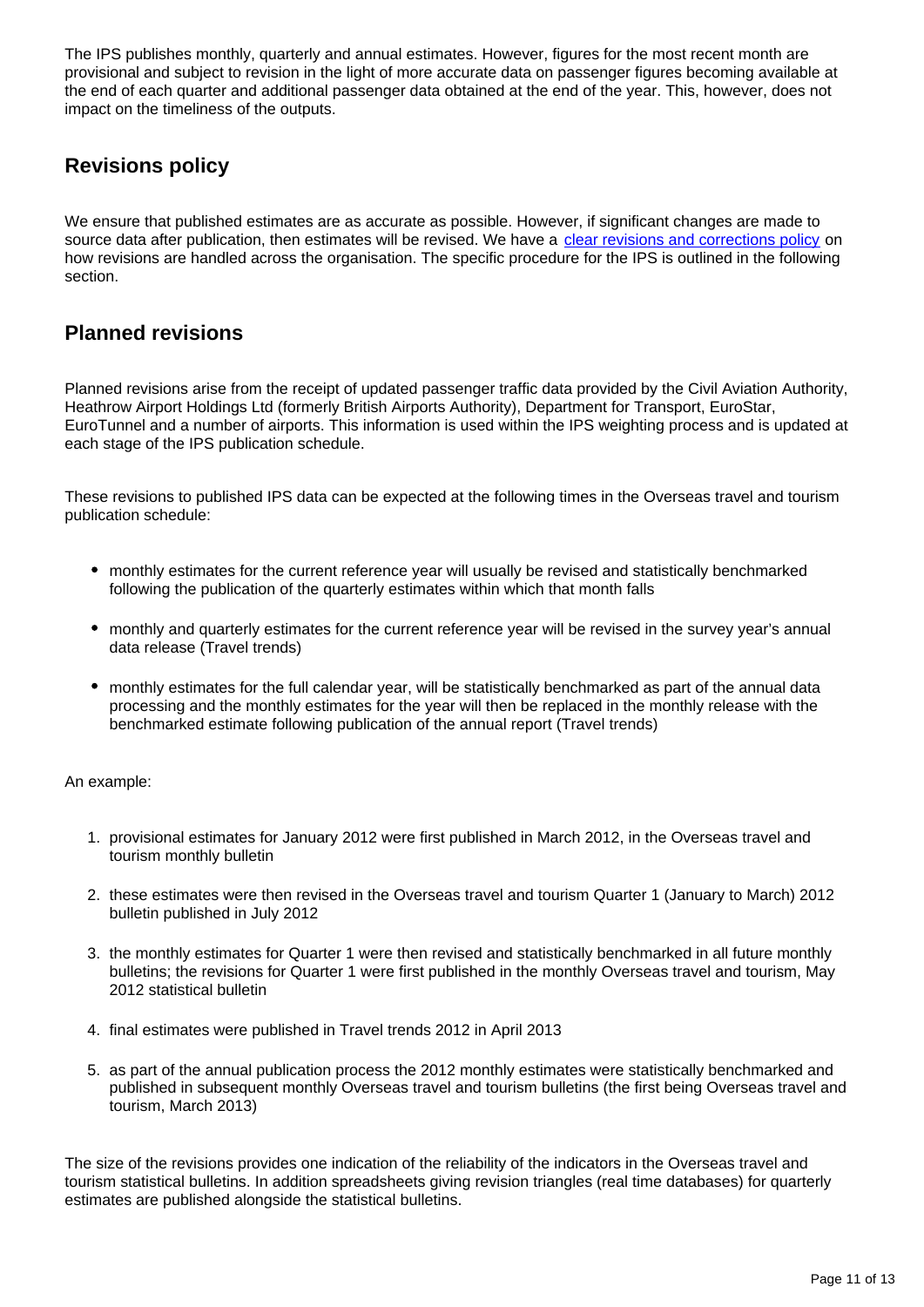### **Unplanned revisions**

In addition to planned revisions to the current and previous survey years, additional unplanned revisions may be published if they are considered to be large enough and of sufficient interest to users such that a delay until the next standard release is not justifiable or if they effect data in more than just the current and previous survey periods. The timing with which these revisions are released will take into account:

- the need to make the information available to users as soon as is practicable
- the need to avoid two or more revisions (to the same data items) in quick succession, where this might cause confusion to users

All unplanned revisions will be released in compliance with the same principles as other new information. Please also refer to the [ONS guide to statistical revisions](https://www.ons.gov.uk/methodology/methodologytopicsandstatisticalconcepts/revisions/guidetostatisticalrevisions).

### **Statistical benchmarking**

Benchmarking is a procedure that is used to align a short periodicity indicator series, so that it matches related longer periodicity series measuring the same variable. By benchmarking, the change from one period to the next is maintained in the short periodicity series, while at the same time the series then matches the change and level in the more accurate longer-term series.

The overseas travel and tourism monthly statistics are benchmarked every quarter to the quarterly statistics and the monthly and quarterly are benchmarked every year to the annual statistics. Updated information is available each quarter, then more annually, which is used to improve the weighting scheme for the quarterly and annual statistics. This makes them better estimates of levels than the monthly statistics. The difference between the quarterly total and the sum of the months' totals over the quarter is divided between the months in proportion to each month's total in relation to the overall quarterly total. The specific share is then added to each month in the quarter. Thus the monthly path is maintained but it totals to the quarterly path. The same approach is taken for the quarter to annual benchmarking.

#### **Assessment of user needs and perceptions**

(The processes for finding out about uses and users, and their views on the statistical products.)

The views of the main external and internal ONS sponsors and stakeholders are regularly sought through 6 monthly Steering Group consultation meetings. Liaison meetings are also routinely held with internal stakeholders. The [IPS questionnaire](http://webarchive.nationalarchives.gov.uk/20160105160709/http:/www.ons.gov.uk/ons/guide-method/method-quality/specific/travel-and-transport-methodology/international-passenger-survey-methodology/international-passenger-survey---air-passengers-questionnair) is reviewed annually. Question sponsors are consulted and changes are suggested, discussed, piloted and where acceptable, implemented as a result of changing user demands or policy requirements.

We strive to understand the wider user community. A user satisfaction survey with users of overseas travel and tourism was carried out in December 2011 and a follow-up exercise undertaken in February 2012. A workshop, co-hosted with the Economic and Social Data Service (ESDS) took place in June 2012 at the University of Manchester. The [IPS user engagement report,](https://www.ons.gov.uk/peoplepopulationandcommunity/leisureandtourism/bulletins/overseastravelandtourism/previousReleases) published in 2012, describes the outcomes of these user engagement activities and an [update of progress](http://webarchive.nationalarchives.gov.uk/20160105160709/http:/www.ons.gov.uk/ons/guide-method/method-quality/specific/travel-and-transport-methodology/international-passenger-survey-methodology/international-passenger-survey-user-engagement-report-2012-u) against the recommendations was published in November 2013.

# <span id="page-11-0"></span>**9 . Sources for further information or advice**